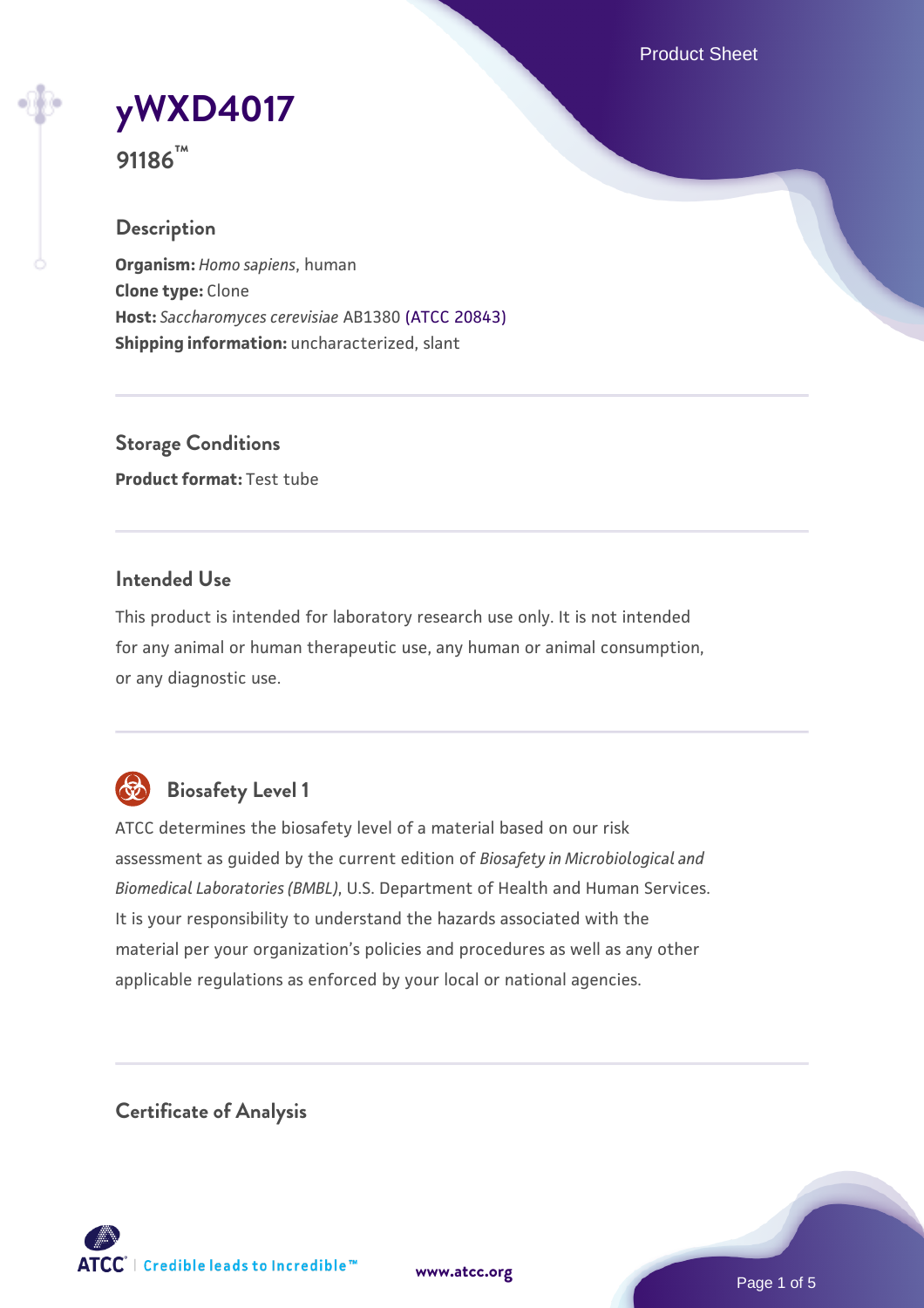#### **[yWXD4017](https://www.atcc.org/products/91186)** Product Sheet **91186**

For batch-specific test results, refer to the applicable certificate of analysis that can be found at www.atcc.org.

### **Insert Information**

**Type of DNA:** genomic **Genome:** Homo sapiens **Chromosome:** X X pter-q27.3 **Gene name:** DNA Segment, single copy **Gene product:** DNA Segment, single copy [DXS5525] **Gene symbol:** DXS5525 **Contains complete coding sequence:** Unknown **Insert end:** EcoRI

#### **Vector Information**

**Intact vector size:** 11.454 **Vector name:** pYAC4 **Type of vector:** YAC **Host range:** *Saccharomyces cerevisiae*; *Escherichia coli* **Vector information:** other: telomere, 3548-4235 other: telomere, 6012-6699 Cross references: DNA Seq. Acc.: U01086 **Cloning sites:** EcoRI **Markers:** SUP4; HIS3; ampR; URA3; TRP1 **Replicon:** pMB1, 7186-7186; ARS1, 9632-10376

#### **Growth Conditions**

**Medium:**  [ATCC Medium 1245: YEPD](https://www.atcc.org/-/media/product-assets/documents/microbial-media-formulations/1/2/4/5/atcc-medium-1245.pdf?rev=705ca55d1b6f490a808a965d5c072196)



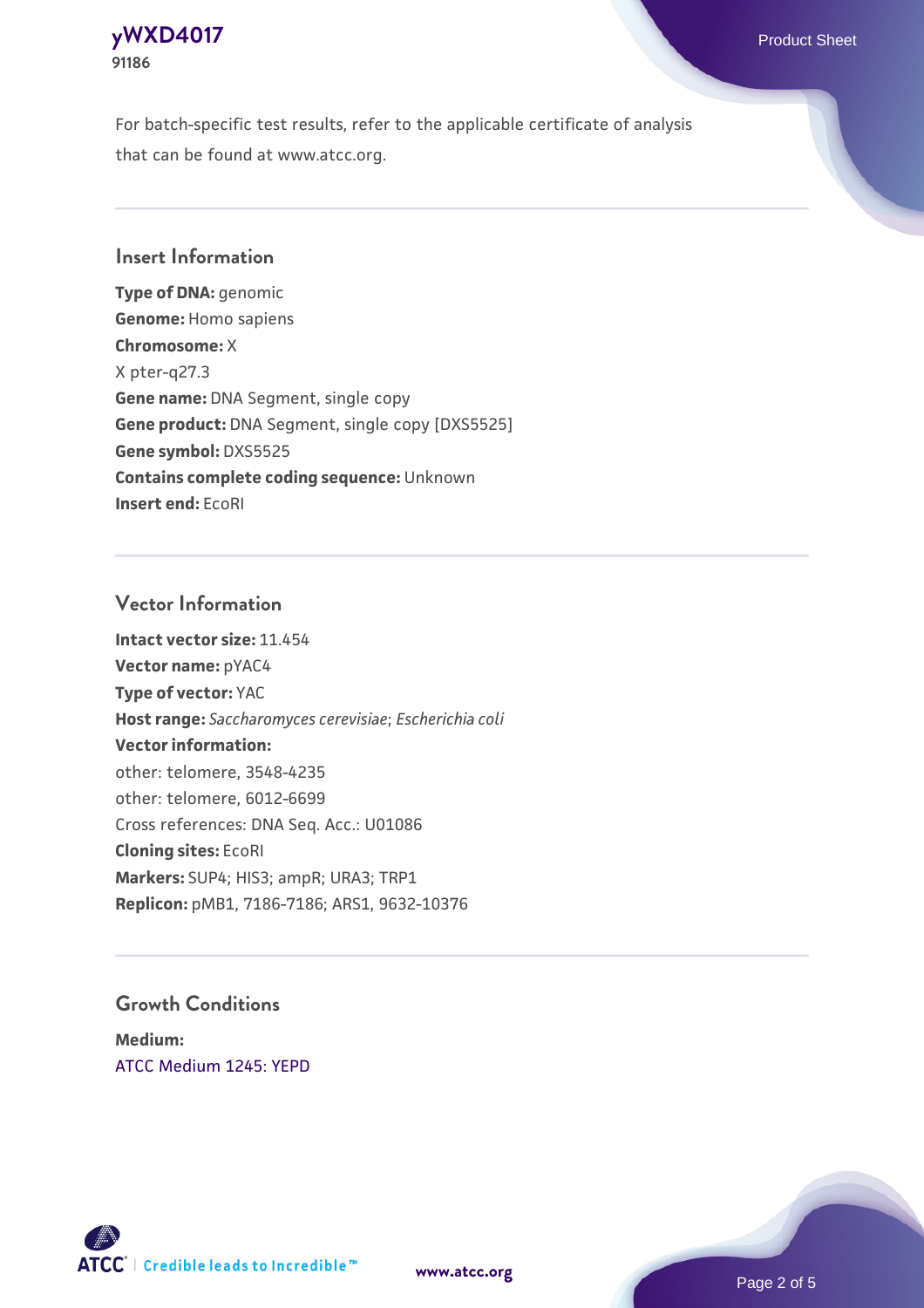**[yWXD4017](https://www.atcc.org/products/91186)** Product Sheet **91186**

**Temperature:** 30°C

#### **Notes**

More information may be available from ATCC (http://www.atcc.org or 703- 365-2620).

# **Material Citation**

If use of this material results in a scientific publication, please cite the material in the following manner: yWXD4017 (ATCC 91186)

#### **References**

References and other information relating to this material are available at www.atcc.org.

#### **Warranty**

The product is provided 'AS IS' and the viability of ATCC® products is warranted for 30 days from the date of shipment, provided that the customer has stored and handled the product according to the information included on the product information sheet, website, and Certificate of Analysis. For living cultures, ATCC lists the media formulation and reagents that have been found to be effective for the product. While other unspecified media and reagents may also produce satisfactory results, a change in the ATCC and/or depositor-recommended protocols may affect the recovery, growth, and/or function of the product. If an alternative medium formulation or reagent is used, the ATCC warranty for viability is no longer valid. Except as expressly set forth herein, no other warranties of any kind are

**[www.atcc.org](http://www.atcc.org)**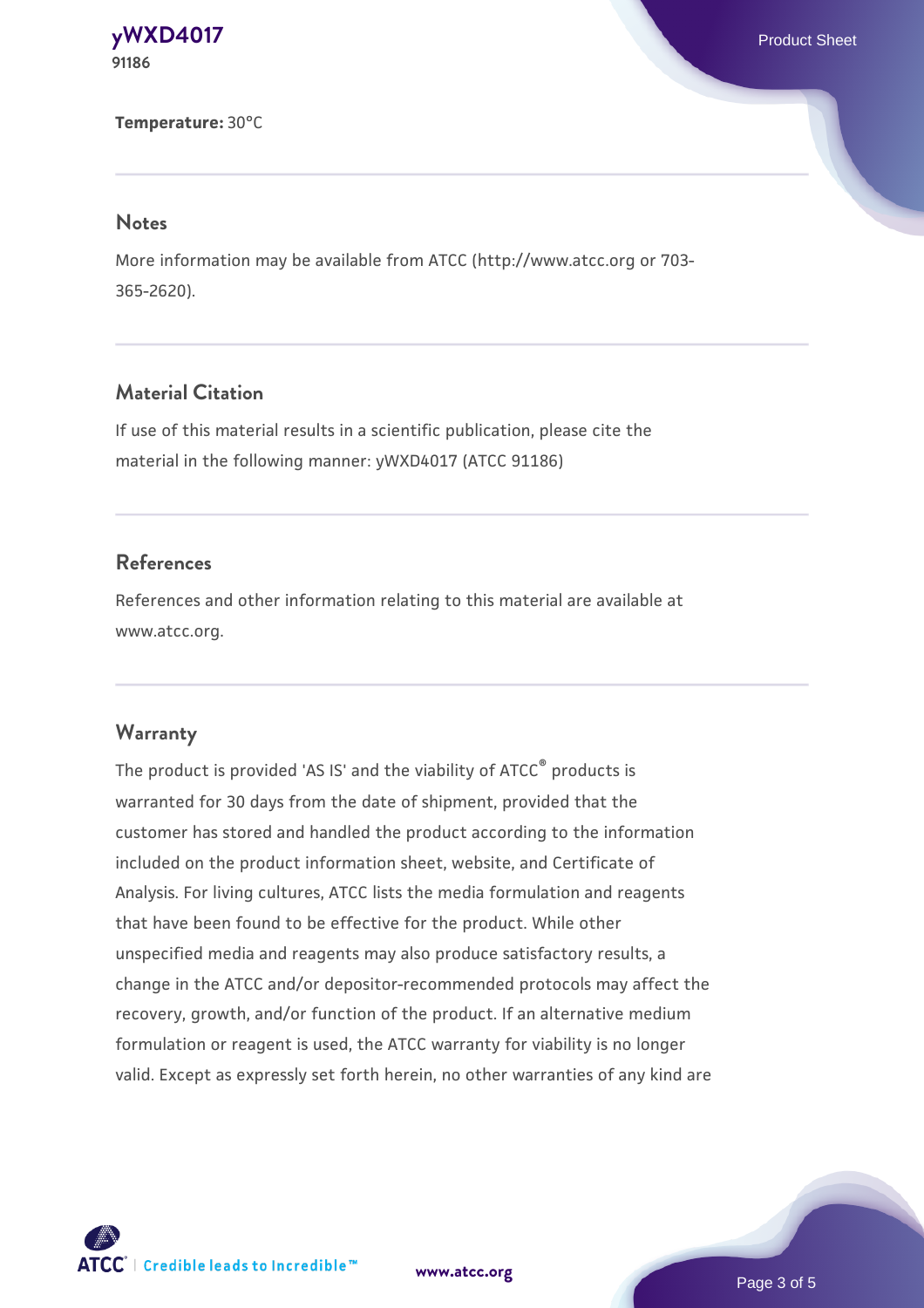**[yWXD4017](https://www.atcc.org/products/91186)** Product Sheet **91186**

provided, express or implied, including, but not limited to, any implied warranties of merchantability, fitness for a particular purpose, manufacture according to cGMP standards, typicality, safety, accuracy, and/or noninfringement.

#### **Disclaimers**

This product is intended for laboratory research use only. It is not intended for any animal or human therapeutic use, any human or animal consumption, or any diagnostic use. Any proposed commercial use is prohibited without a license from ATCC.

While ATCC uses reasonable efforts to include accurate and up-to-date information on this product sheet, ATCC makes no warranties or representations as to its accuracy. Citations from scientific literature and patents are provided for informational purposes only. ATCC does not warrant that such information has been confirmed to be accurate or complete and the customer bears the sole responsibility of confirming the accuracy and completeness of any such information.

This product is sent on the condition that the customer is responsible for and assumes all risk and responsibility in connection with the receipt, handling, storage, disposal, and use of the ATCC product including without limitation taking all appropriate safety and handling precautions to minimize health or environmental risk. As a condition of receiving the material, the customer agrees that any activity undertaken with the ATCC product and any progeny or modifications will be conducted in compliance with all applicable laws, regulations, and guidelines. This product is provided 'AS IS' with no representations or warranties whatsoever except as expressly set forth herein and in no event shall ATCC, its parents, subsidiaries, directors, officers, agents, employees, assigns, successors, and affiliates be liable for indirect, special, incidental, or consequential damages of any kind in connection with or arising out of the customer's use of the product. While reasonable effort is made to ensure authenticity and reliability of materials on deposit, ATCC is not liable for damages arising from the misidentification or misrepresentation of such materials.



**[www.atcc.org](http://www.atcc.org)**

Page 4 of 5